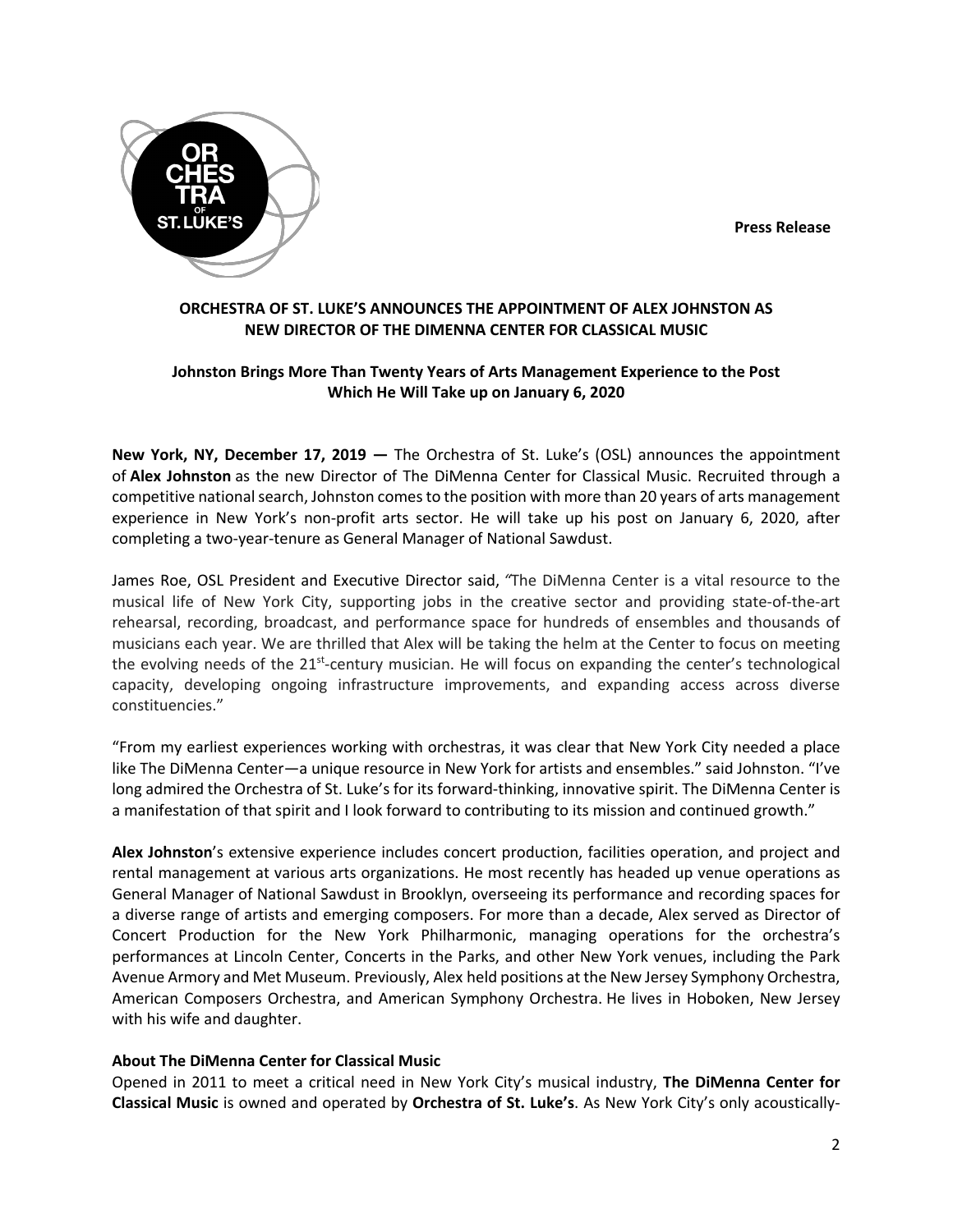optimized rehearsal and recording space dedicated to classical music, the Center is an unparalleled resource serving the entire musical community—from soloists to symphony orchestras—through affordable, state-of-the-art facilities.

The DiMenna Center has received more than 100,000 visitors, including more than 500 ensembles and artists such as Renée Fleming, Susan Graham, Itzhak Perlman, Emanuel Ax, Joshua Bell, Valery Gergiev, James Taylor, and Sting. Committed to serving the musical community and its Hell's Kitchen neighborhood, The DiMenna Center hosts hundreds of neighbors, families, and schoolchildren each year for free education and community events. Over 500 Classical Music Ensembles (an estimated 30,000 musicians) have rehearsed, recorded, and performed at The DiMenna Center since its opening in 2011: 60 Orchestras, 325 Chamber Ensembles, 80 Contemporary Music Ensembles, and 55 vocal and opera groups.

In March 2019, with partner Audiosmith Digital Solutions, the Center opened a fully renovated **Control Room**. The only Dolby Atmos mix room in New York that has been purpose-built for music recording, production, and mixing, the Control Room is equipped with state-of-the-art features that include fiber optic connectivity for streaming, remote recording, and live broadcasts.

Since opening in 2011, 75 albums and commercial recordings have been made at The DiMenna Center, ranging from contemporary music to Broadway to feature film scores, and the TONY Awards pre-recorded tracks. To date, there have been 14 musical theater albums recorded at The DiMenna Center, including the original Broadway cast albums for *Charlie and the Chocolate Factory, SpongeBob SquarePants: The Musical, The Cher Show, A Bronx Tale,* and *Natasha, Pierre, and the Great Comet of 1812*, as well as Broadway revival cast albums for *Hello, Dolly!* starring Bette Midler, and *The King and I* starring Kelli O'Hara, plus twenty film and television scores, including *The Greatest Showman, Collateral Beauty, The Girl on the Train, Crazy Ex-Girlfriend,* and Mozart *in the Jungle*. Among recent recording projects at the Center are the 2020 Grammy Award-Nominated cast albums *of Moulin Rouge* and *Hadestown*, the music for the recently released film *The Joker*, and for the Emmy Award-winning series *The Marvelous Mrs. Maisel*.

Generally open seven days a week, 350 days a year, 9am to 10pm, The DiMenna Center operates near 95 percent capacity. Visit dimmenacenter.org

#### **About Orchestra of St. Luke's**

Orchestra of St. Luke's (OSL), an independent orchestra and arts organization, evolved from a group of virtuoso musicians who began performing concerts at Greenwich Village's Church of St. Luke in the Fields in 1974. Now in its 45th season, the Orchestra performs over 70 times each year at venues throughout New York City and beyond. Celebrated expert in 18th-century music, Bernard Labadie, became OSL's Principal Conductor in 2018, continuing the Orchestra's long tradition of working with proponents of historical performance practice.

OSL's signature programming includes an orchestra series presented by Carnegie Hall, now in its 33rd season; the OSL Bach Festival, presented in association with Carnegie Hall and at other venues; the Chamber Music Series presented at The Morgan Library & Museum, Brooklyn Museum, and Merkin Hall; the *Music in Color* free community concert tour of New York City's five-boroughs; a summer residency at Caramoor Center for Music and the Arts, now in its 42nd season; and a creative partnership with Paul Taylor American Modern Dance, where OSL provides live musical accompaniment during the company's annual Lincoln Center season.